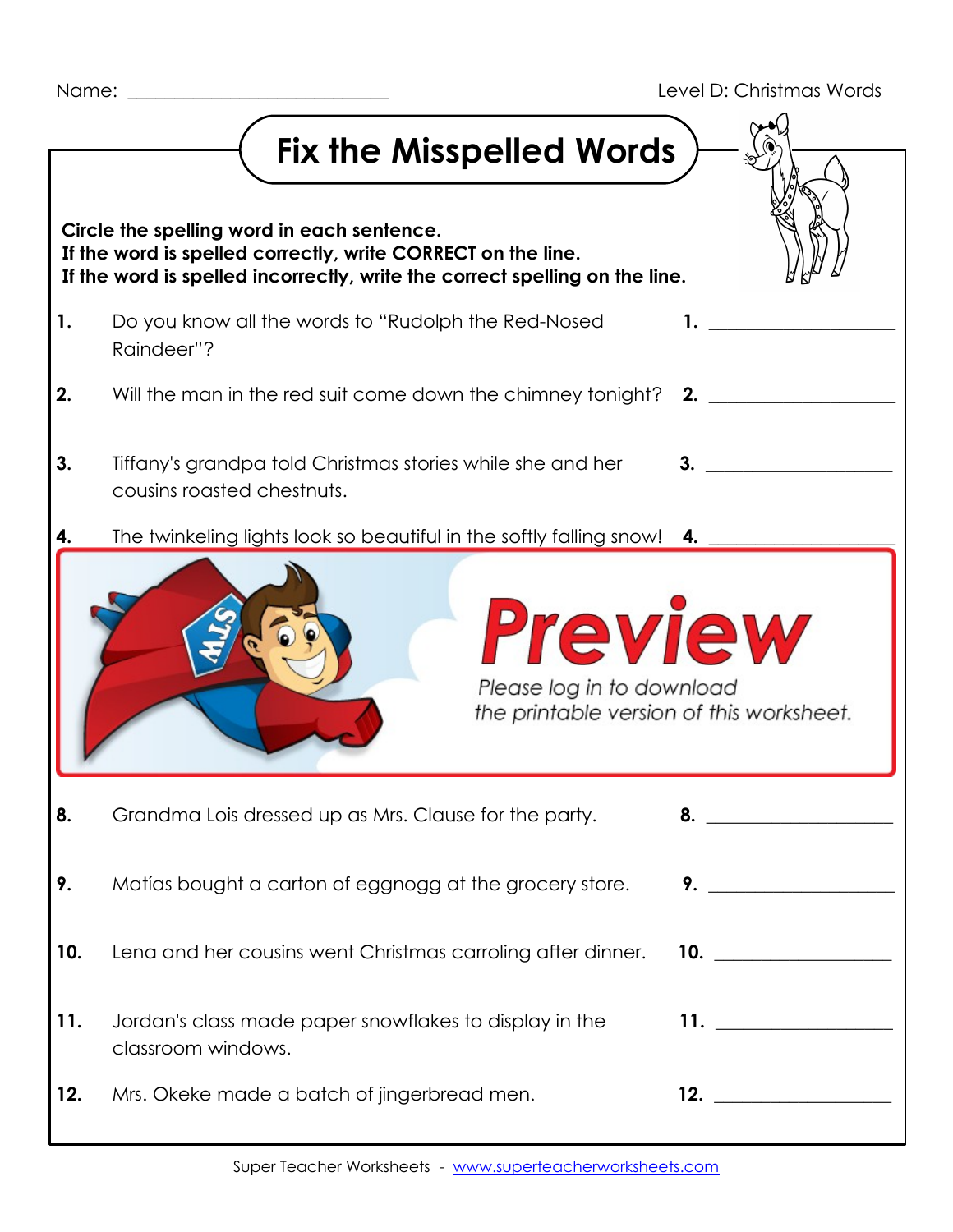| 13.                                                                                                           | I bought a beautiful wreeth at the holiday craft show.                                                | 13. $\qquad \qquad$ |  |  |
|---------------------------------------------------------------------------------------------------------------|-------------------------------------------------------------------------------------------------------|---------------------|--|--|
| 14.                                                                                                           | Aiko likes to add marshmallows and whipped cream to her<br>hot coco.                                  | 14.                 |  |  |
| 15.                                                                                                           | Natalie and her aunt spent the afternoon decorating<br>Christmas cookies.                             | 15.                 |  |  |
| 16.                                                                                                           | Do you remember where we put the box of ornamants?                                                    |                     |  |  |
| 17.                                                                                                           | Kenny wants to add some tinsle to the tree this year.                                                 | 17.                 |  |  |
| <b>Preview</b><br>Please log in to download<br>the printable version of this worksheet.<br><b>Basic Words</b> |                                                                                                       |                     |  |  |
|                                                                                                               |                                                                                                       |                     |  |  |
| 21.                                                                                                           | Look at all the gifts under the tree!                                                                 | 21.                 |  |  |
| 22.                                                                                                           | Bethany dressed up her dog as a Christmas elf.                                                        | 22.                 |  |  |
| 23.                                                                                                           | Should we put an angle or a star on top of our tree?                                                  | 23.                 |  |  |
| <b>Challenge Words</b>                                                                                        |                                                                                                       |                     |  |  |
| 24.                                                                                                           | The December photograph on our calendar shows a<br>beautiful scene with pine trees and holly barries. | 24.                 |  |  |
| 25.                                                                                                           | The Lojocano family always gets a real Christmas tree.                                                | 25. $\qquad$        |  |  |
|                                                                                                               |                                                                                                       |                     |  |  |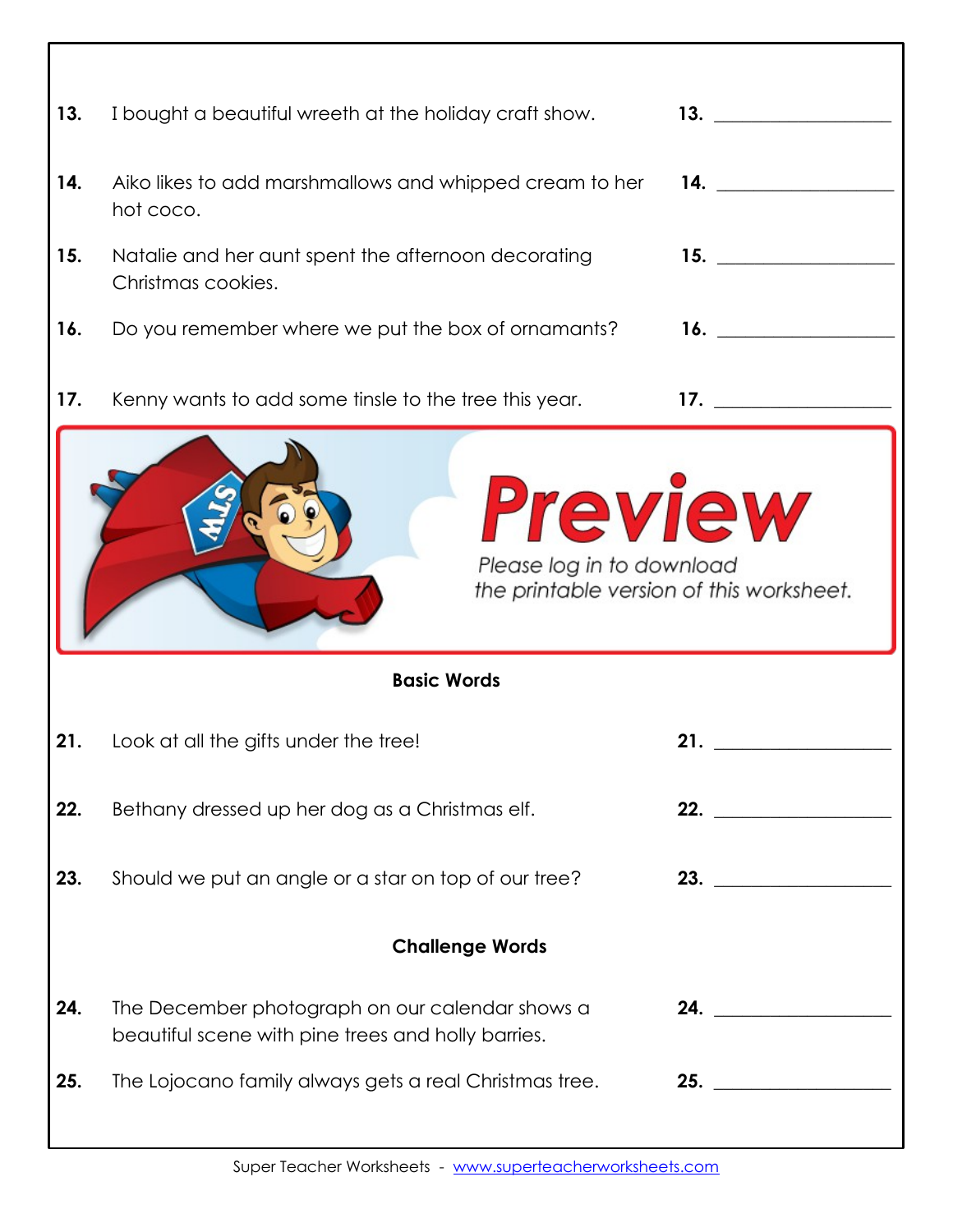## **ANSWER KEY**

## **Fix the Misspelled Words**

 **Circle the spelling word in each sentence. If the word is spelled correctly, write CORRECT on the line. If the word is spelled incorrectly, write the correct spelling on the line.**

- **1.** Do you know all the words to "Rudolph the Red-Nosed **1. Reindeer** Raindeer"?
- **2.** Will the man in the red suit come down the chimney tonight? **2. CORRECT**